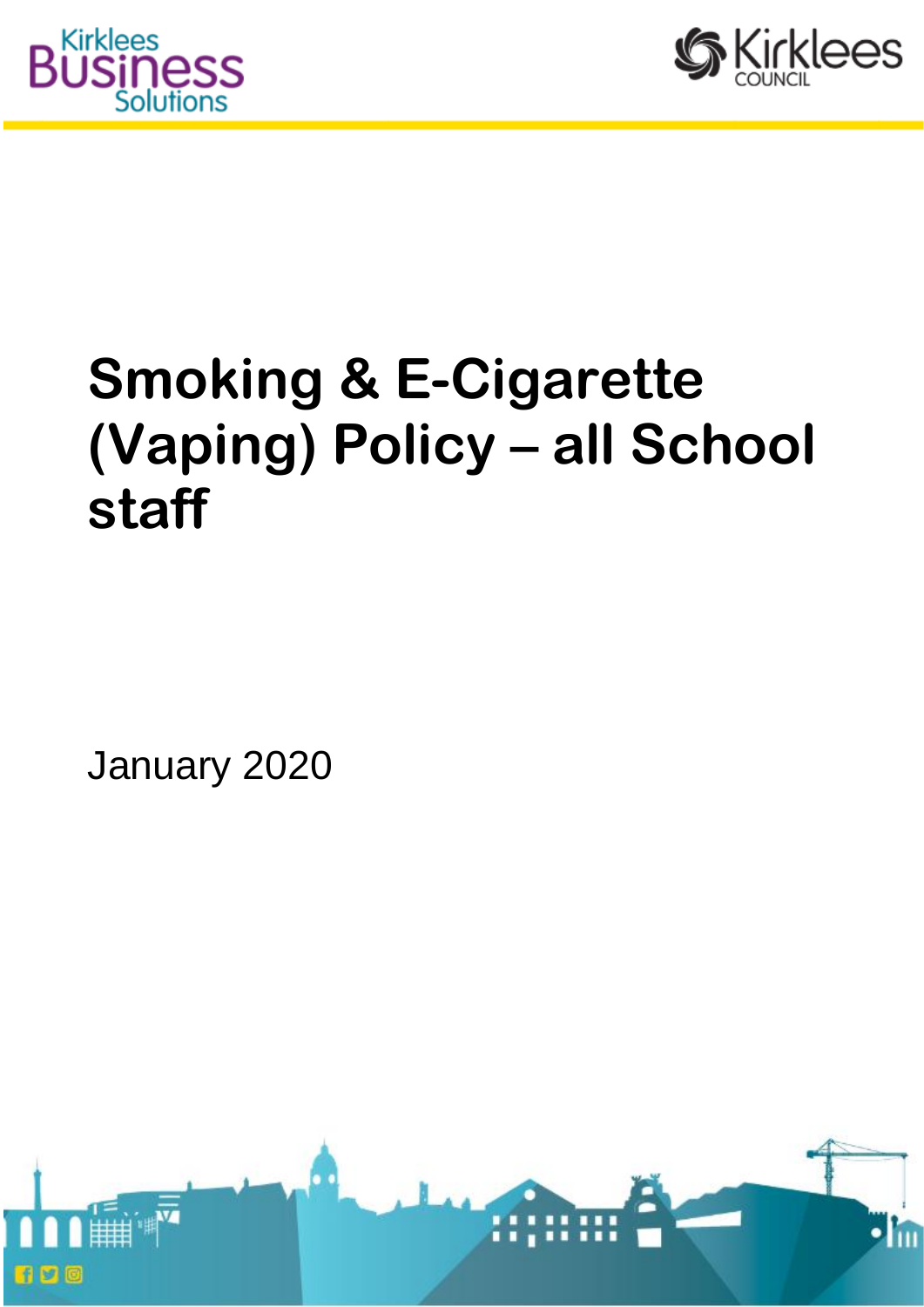



## **Contents**

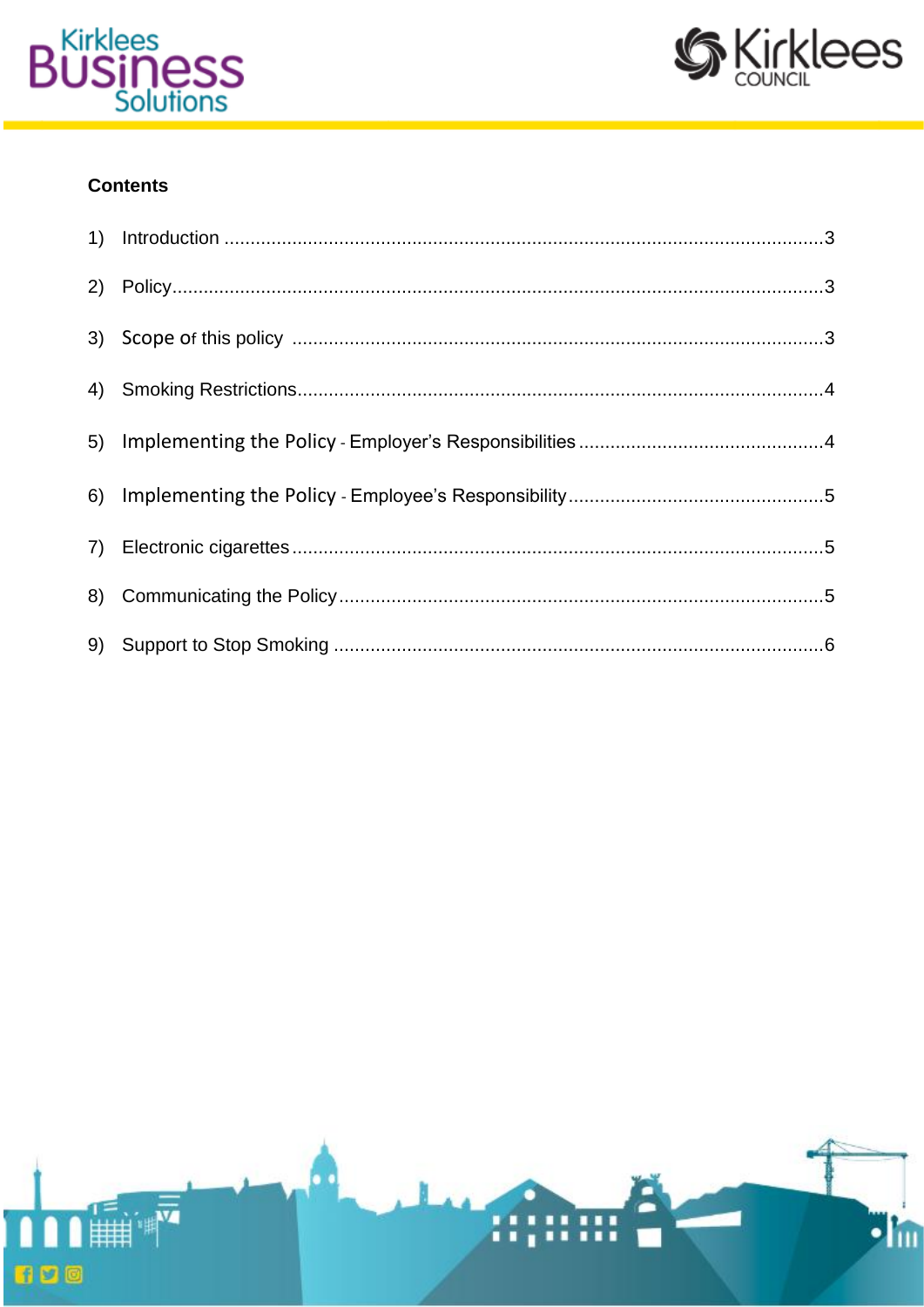



#### <span id="page-2-0"></span>**1) Introduction**

The school is a health promoting organisation and has a responsibility to ensure that policies and practices make choosing the healthier choice the easiest option. This includes moving towards a culture of non-smoking and to make being smoke free the new norm.

The policy takes a harm reduction approach to tobacco which includes use of electronic cigarettes. The nicotine in tobacco creates an addiction; however it is the tar and other chemicals that cause disease and early death.

The school respects the rights of staff who wish to smoke or use e-cigarettes and has therefore provided guidance about how staff are able to do this.

## <span id="page-2-1"></span>**2) Policy**

The school aims to provide a healthy and safe environment for pupils, staff and visitors to the school and this includes protection from second-hand smoke. In addition to this, the school has a responsibility to ensure that staff are modelling the positive behaviours that others, staff and pupils included, can aspire to by adhering to the policy.

This policy aims to:

- Promote the general health of staff by providing information on the harm caused by tobacco
- Take account of the needs of those staff who choose to smoke and to support those who wish to stop
- Promote and make staff aware of available support to stop smoking
- Ensure that staff who wish to smoke or use e-cigarettes are clear about the school's policy and approach towards this
- <span id="page-2-2"></span>- Promote the use of e-cigarettes as an effective quit aid to help staff stop smoking

#### **3) Scope of this Policy**

This policy covers all burnt and smoked products including tobacco and non-tobacco cigarettes and products. It also covers the use of electronic cigarettes.

This policy applies to all employees of the school, service users, visitors, volunteers, contractors, agency staff and other persons who enter the grounds and premises.

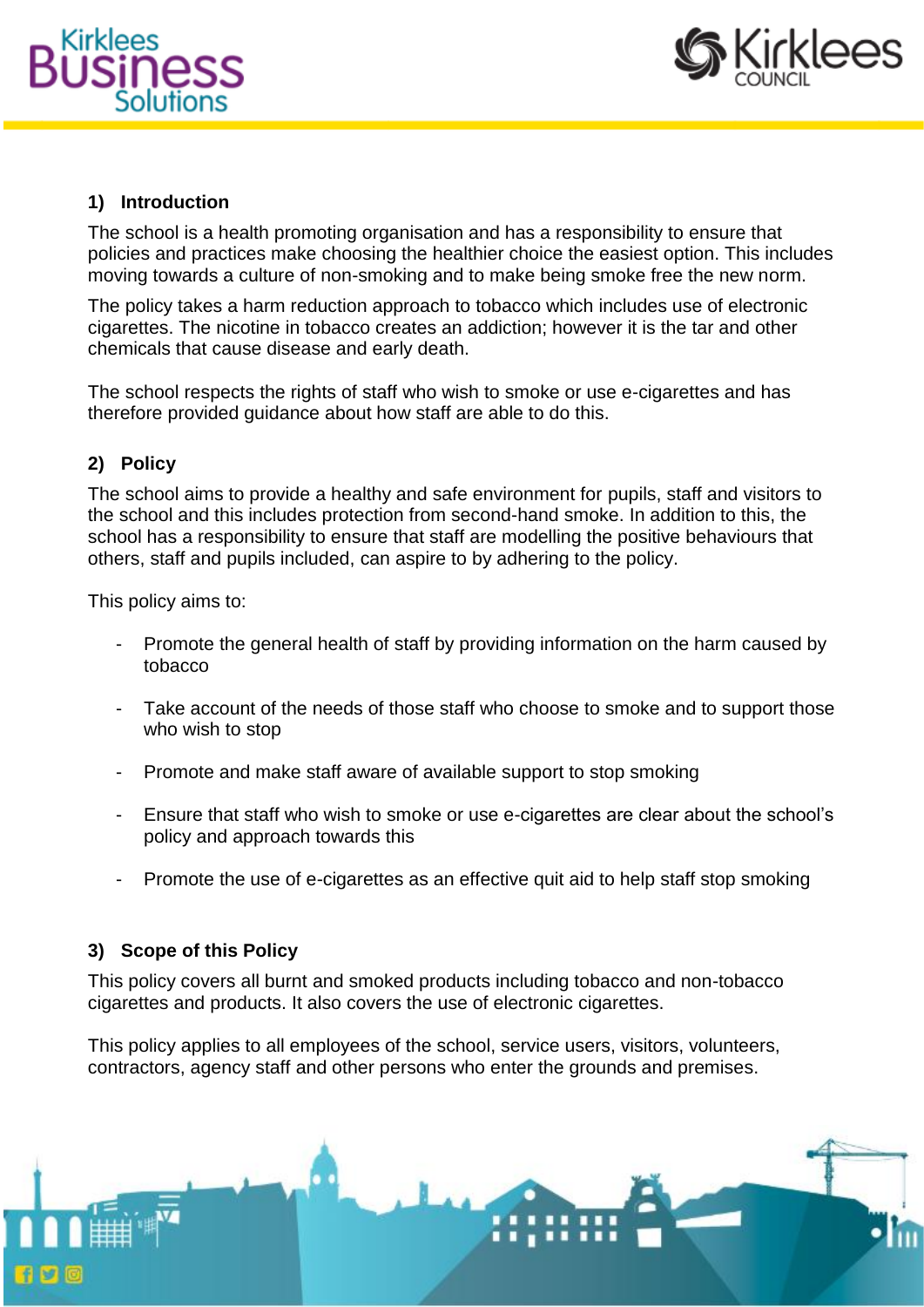



Employees and other individuals representing the school must also be aware of their responsibilities when working away from school buildings and grounds. Smoking is not permitted when working on official school business.

## <span id="page-3-0"></span>**4) Smoking Restrictions**

The Health Act 2006 and the Smoke-free (Premises and Enforcement) Regulations 2006 require that all enclosed workplaces (including work vehicles) and enclosed public spaces in England must be smoke-free. From 1 July 2007 it became a criminal offence to smoke in a smoke-free place and for those in control of premises to allow smoking.

Smoking is not permitted in any part of the school workplace, school grounds, school vehicles or any other establishments in the control of the school.

Where school premises are used for purposes other than school related activities the school smoking policy will still remain in operation.

The school does not provide any amenities which will aid or help employees to smoke. In order to ensure equity amongst smokers and non-smokers, any smoking breaks must be agreed with the head teacher and taken in one's own time and recorded as such. Staff who wish to smoke may do so if it is in their own time during their official breaks, such as lunch breaks.

Smoking is not permitted within 10 metres of school building entrances, grounds, exits and windows. This is in order to reduce health risks to pupils, staff and visitors entering or leaving school buildings and grounds.

All staff who smoke are reminded they are responsible for the safe disposal of smoke – related litter and to be respectful of other none school premises and members of the public when choosing to smoke.

<span id="page-3-1"></span>If visiting the home of a family/parent/pupil who smokes, staff should ask they refrain from smoking during the visit/meeting.

## **5) Implementing the Policy - Employer's Responsibilities**

The governing body have overall responsibility for implementing and evaluating the policy. The head teacher or school managers have responsibility for ensuring that the policy is adhered to within the school and must strive for effective and consistent application. All employees have a responsibility to ensure this guidance is implemented.

Employees should be made fully aware of the smoking policy in their induction.

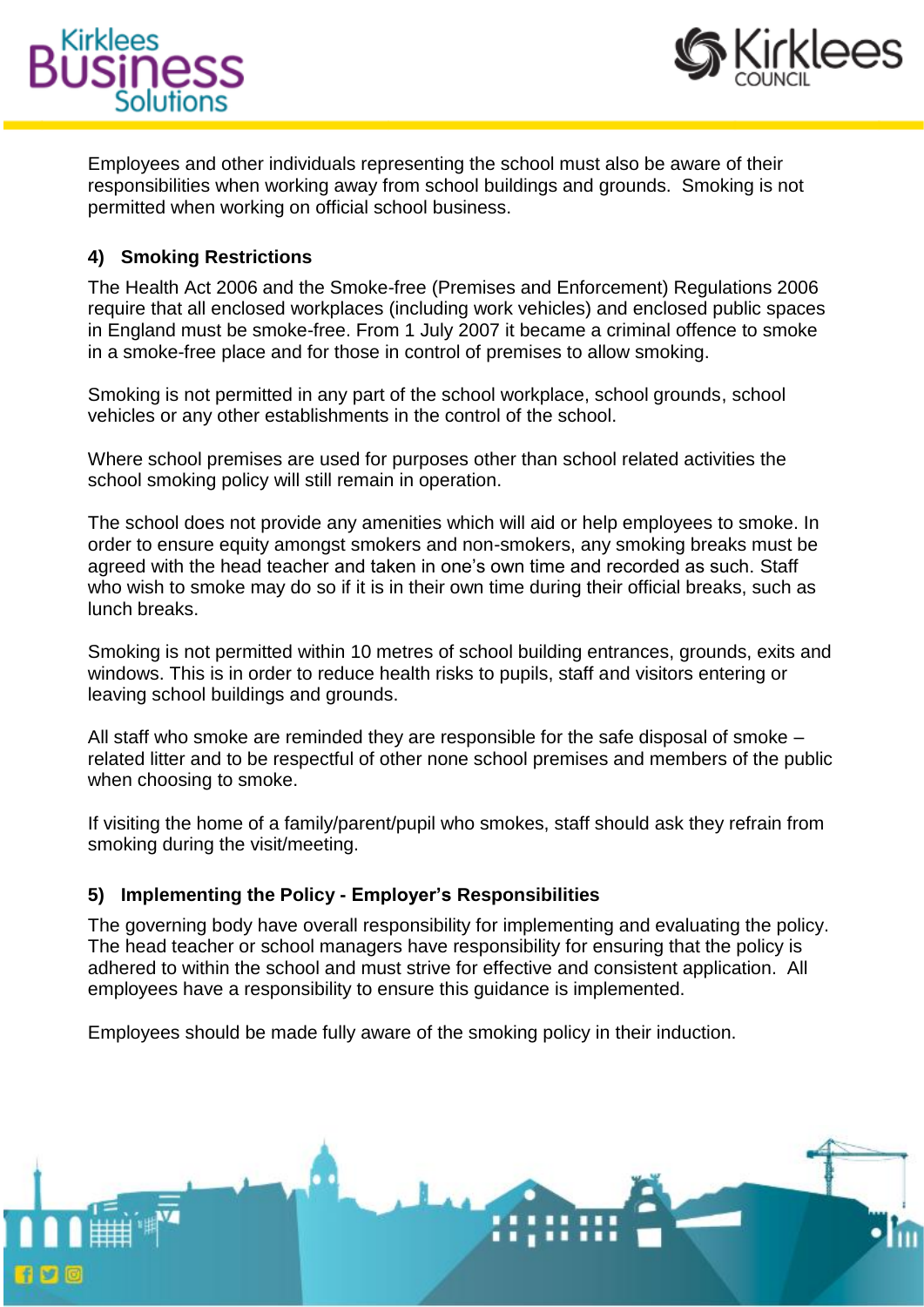



# <span id="page-4-0"></span>**6) Implementing the Policy - Employee's Responsibility**

It is the responsibility of each individual employee to familiarise themselves with and uphold and comply with the smoking policy and the law. Persistently acting in contravention of the policy is a matter which will be dealt with through the disciplinary procedure.

Anyone observed smoking in an inappropriate area should be politely asked to extinguish all smoking materials. They should be advised of the acceptable places to smoke. If the request is ignored, refer to the appropriate line manager.

#### <span id="page-4-1"></span>**7) Electronic cigarettes**

E-cigarette use is not without risk; however, they are 95% less harmful than conventional cigarettes. Used as an alternative to smoking, e-cigarettes offer a means of harm reduction, by allowing delivery of nicotine without the harmful additional chemicals produced by tobacco smoking that are responsible for damage to health, e.g. tar and carbon monoxide. When used in combination with behavioural and pharmaceutical interventions, e-cigarettes have some of the highest success rates in stopping smoking.

The chemicals in tobacco smoke harmful to health are either absent in e-cigarette vapour, or at levels below 5% compared to smoking doses and have not been associated with any serious risk. However, vapour from e-cigarettes can be an irritant to conditions such as asthma; users should be aware of this effect on bystanders.

Staff are not permitted to use e-cigarettes within any part of the school workplace, school grounds, school vehicles or any other establishments in the control of the school.

Staff who wish to use e-cigarettes may only do so if it is in their own time during their official breaks such as lunch breaks, official unpaid tea breaks or when either on the way to or from work.

#### <span id="page-4-2"></span>**8) Communicating the Policy**

"No Smoking" signs are clearly and prominently displayed in appropriate areas, including entrances and exits.

Job applicants will be informed of the School's policy on smoking. All new staff members, and volunteers will be signposted to the policy on their recruitment and have the policy explained to them at induction.

Individual members of staff are responsible for informing their visitors of the policy.

Tenders and contracts will stipulate adherence to this Policy as a contractual condition.